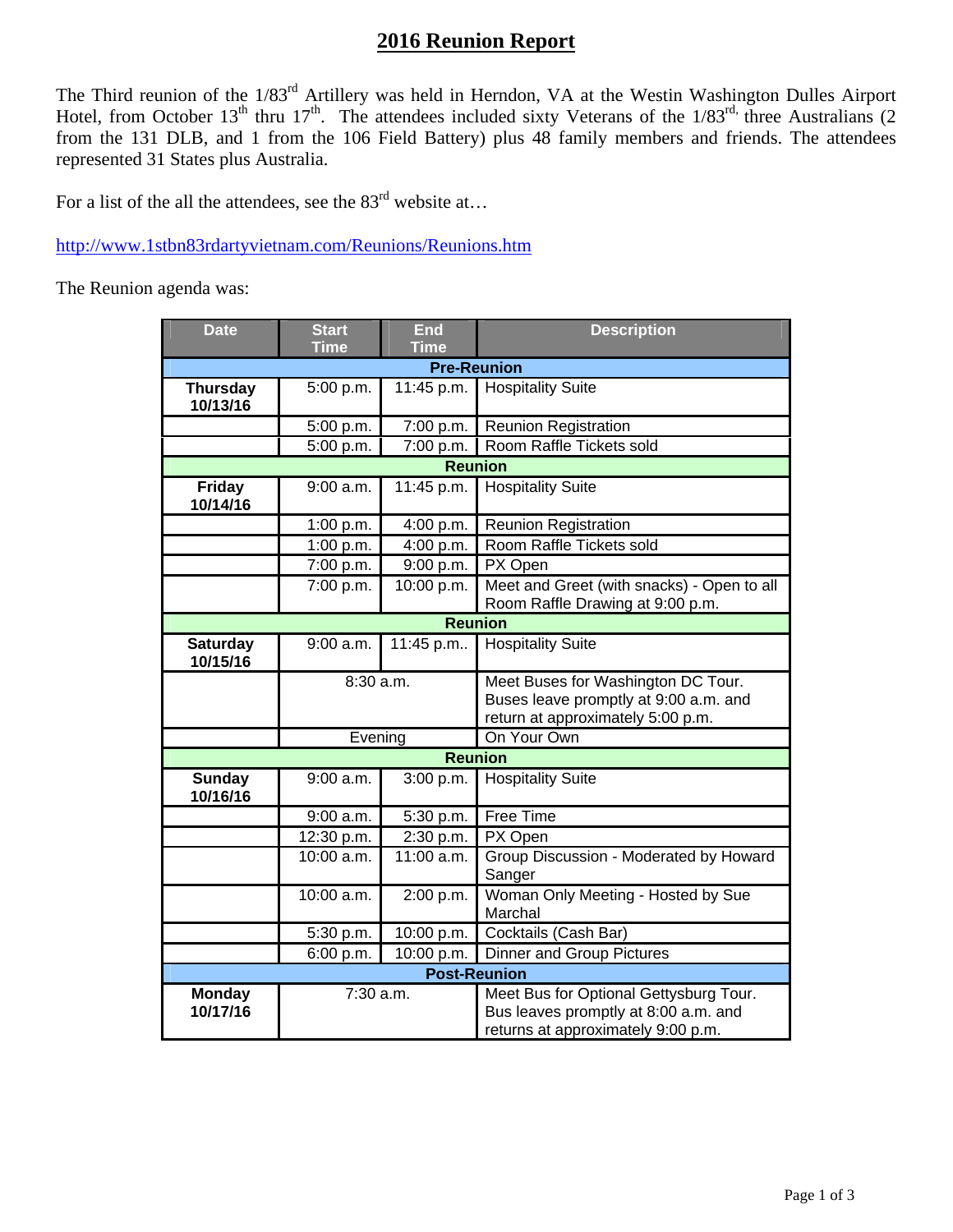## **2016 Reunion Report**

The agenda was very informal, most of the time was for the Veterans to break into groups to discuss topics of interest and reconnect after many years.

On Thursday guests started arriving. Although nothing formal was planned for Thursday, the Hospitality Room was available to all. Registration and the distribution of welcome information packets were available on Thursday and Friday. Friday evening was the Meet and Greet reception. Beverages and lite refreshments were available. The evening was relaxing with good conversation and companionship and gave everyone their first chance to get acquainted or in some cases re-acquainted.

We conducted two fund raising activities which were very successful. We had a raffle to chance off two hotel rooms for the 3 nights of the Reunion and two single nights for the Reunion and a PX which was open throughout the Reunion.

Saturday was an all day bus trip into Washington DC. We did a driving tour of the major sites and we visited Arlington National Cemetery to see the Changing of the Guard, a very inspiring ceremony.

The real highlight of the day was when we visited the Vietnam Memorial Wall where we made a wreath presentation in honor of the fallen men from the 1/83rd. We processed down to the apex of The Wall led by Roger Koopman and Frank Sloan, who presented the wreath, which was followed by a moving invocation given by Frank Roettinger.

On Sunday morning, Sue Marchal hosted a womens meeting which covered several subjects including PTSD and VA Benefits. Sue is a retired VA nurse and she kindly offered to host this meeting which was a big success.

Also on Sunday morning, Howard Sanger conducted an informal session where the guys shared some their experiences and observations upon arriving in Vietnam.

Sunday evening started with cocktails and the Pledge of Allegiance. Tables were set for 10 people and the conversations were lively with many stories, big and small, being told. We had many good laughs. Pictures were taken and have been added to the website.

The "*Missing Man Table & Honors Ceremony*" was conducted to honor and remember those of the 1/83<sup>rd</sup> who never made it home from Vietnam. We read the names of those men. The ceremony also was to remember those of our Battalion who have passed away since Vietnam.

Our guest speaker was LTG (Ret.) Roger Schultz, President of the Army Historical Foundation, the fund raising arm of the planned National Museum of the Army to be built at Ft. Belvoir, VA. General Schultz was called to active duty as a member of the Iowa National Guard's 2nd Battalion, 133rd Infantry. After training at Fort Carson, Colorado, he served in Vietnam with 2nd Battalion, 22nd Infantry Regiment in 1969, first as a rifle platoon leader, and later as a scout platoon leader.

Lt. Schultz received the Silver Star for heroism in combat, as well as the Combat Infantryman Badge, Purple Heart (two awards), Vietnam Service Medal (with 3 Bronze Stars), Republic of Vietnam Gallantry Cross (with Gold and Silver Star), Republic of Vietnam Campaign Medal, Republic of Vietnam Gallantry Cross (with Palm Unit Citation), and Republic of Vietnam Civil Actions Unit Citation.

General Schultz's remarks included his respect for us as fellow Vietnam Veterans along with a brief description of the National Museum of the Army. At the end of his remarks each member of the 1/83d, along with our